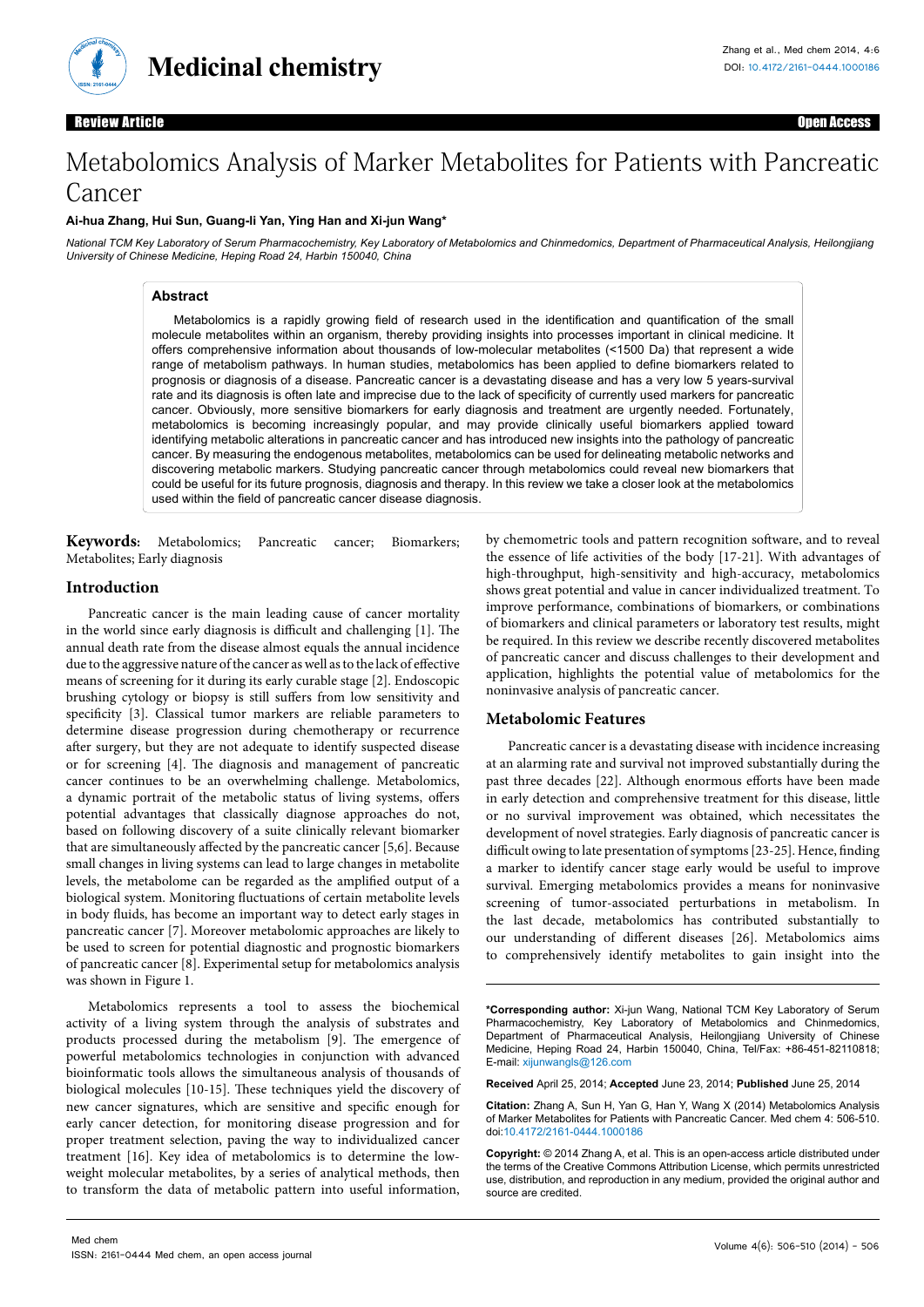

cellular signaling pathways underlying disease and to discover novel biomarkers for screening, early detection and diagnosis, as well as for determining prognoses and predicting responses to specific treatments [27,28]. For comprehensive analysis of metabolites, analytical methods of wider dynamic range higher resolution and good sensitivity are required. Technological advances have made and will continue to make possible earlier, more accurate, less invasive diagnoses, all while enhancing our understanding of the root causes of disease [29]. Liquid chromatography-mass spectrometry (LC-MS) is currently one of the most versatile techniques [30]. Integration of metabolomics into the pancreatic cancer would make it possible to embrace the arrival of 'Pancreatic Cancer-OMICS' era, and might be the direction to enable a revolution for future health care.

# **Bringing Metabolomics into Pancreatic Cancer Research**

Pancreatic cancer is one of the most commonly diagnosed cancers and cause of cancer-related deaths worldwide. Studies have demonstrated that patient outcome is substantially influenced by cancer stage at the time of diagnosis [31-33]. Pancreatic cancer is a malignant tumor with the worst prognosis among all cancers. At the time of diagnosis, surgical cure is no longer a feasible option for most patients, thus early detection of pancreatic cancer is crucial for its treatment. It is important to develop effective methods for early diagnosis as well as for precise staging of this disease process. Metabolomics has recently emerged as a novel method of pancreatic cancer detection owing to its ability to monitor changes in the metabolic signature that reflect changes in phenotype and function [34]. Metabolomics promises to

be a valuable tool in the early detection of pancreatic cancer that may enable earlier treatment and improved clinical outcomes.

Potential roles for metabolomics in the clinical trials include biomarker discovery and validation, molecular target discovery, therapy decisions, and patient monitoring [35-38]. Metabolomics is becoming an increasingly popular tool in the life sciences since it is a relatively fast and accurate technique that can be applied with either a particular focus or in a global manner to reveal new knowledge about biological systems. There have been many examples of its application to reveal potential biomarkers in cancers that have employed a range of different analytical platforms. This novel metabolomic approach can potentially lead to pancreatic cancer screening or precancer diagnosis and may provide useful information on the cancer type and the disease's stage of progression. We keep the hope that a combination of some of these novel biomarkers can be a useful tool for early pancreatic cancer diagnosis before image techniques and/or patient's symptoms reveal disease in an incurable state.

# **Metabolomics Applications in Pancreatic Cancer Research**

Pancreatic cancer is the main leading cause of cancer mortality with a high mortality rate in the world. Effective early detection methods are needed since this is the best way to cure this disease. Currently, although CA19-9 is one test used, the sensitivity and specificity for the disease are less than optimal. The emerging field of metabolomics attempts to profile all metabolites within a biological system, painting a broad picture of the altered pathways [39]. While a large fraction of cancer metabolomics research is focused on finding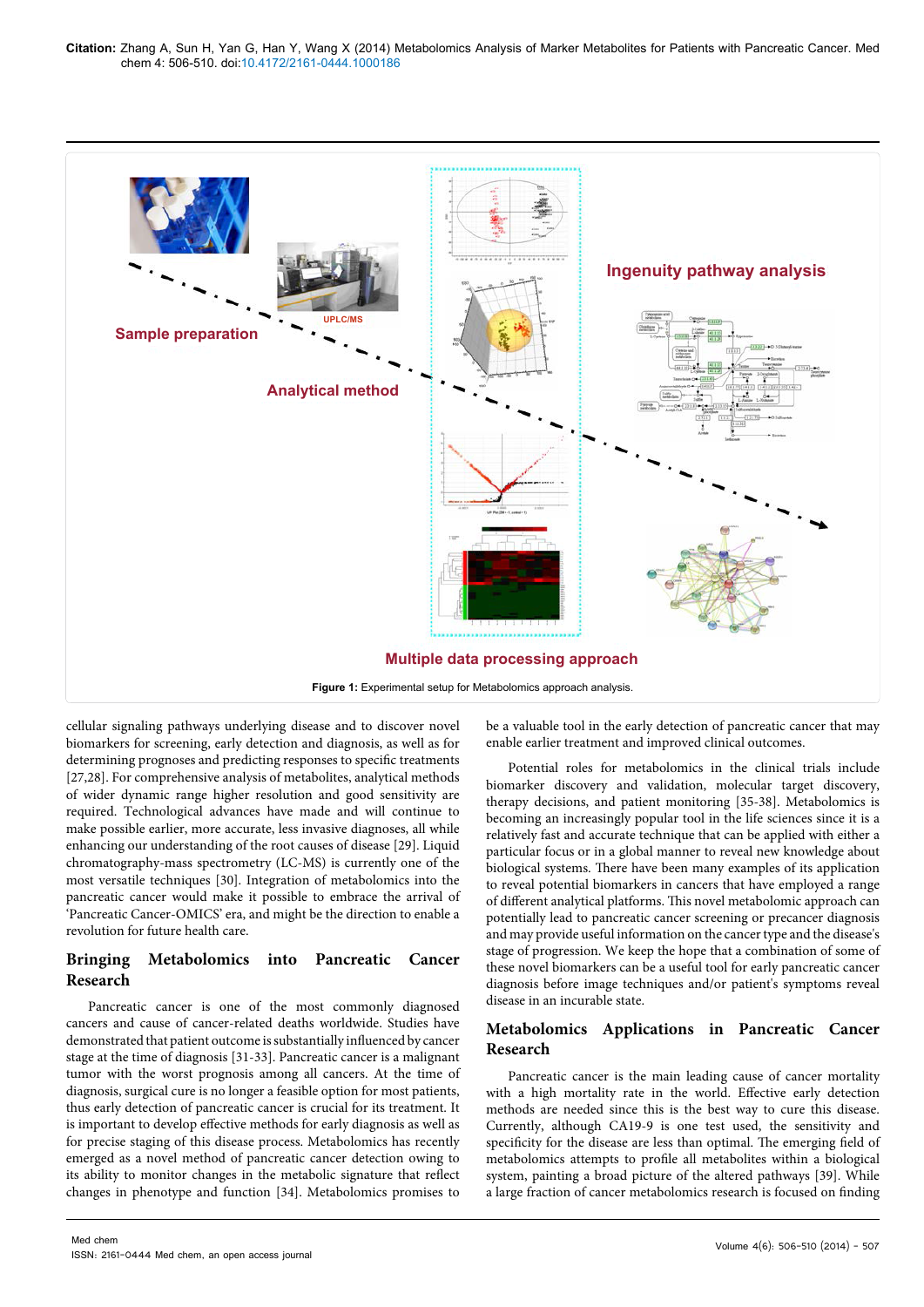diagnostic biomarkers, metabolomics is also being used to obtain more fundamental mechanistic insight into cancer. It has potential power to improve our understanding of the underlying mechanisms of cancer, has been shown to provide a detailed snapshot of the body's processes at any particular point in time, opening up the possibility of monitoring health and disease, prevention and treatment. Metabolomics in cancer research is most often used for case-control comparisons. Secondary applications include translational areas, such as patient prognosis, therapy control and tumor classification, or grading [40].

Recently, several molecules were found to be specifically expressed in pancreatic cancer, and these novel molecular markers are reported to improve the sensitivity of cytology or biopsy. Urinary metabolomics detected distinct differences in the metabolic profiles of pancreatic cancer compared with healthy controls and benign pancreatic disease [[41](http://www.ncbi.nlm.nih.gov/pubmed?term=Davis VW%5BAuthor%5D&cauthor=true&cauthor_uid=23096698)]. Significant differences in metabolite concentrations between cancers and controls were noted. Sensitivity and specificity of the multivariate OPLS-DA model were summarized using a ROC (0.988), indicating strong predictive power. It suggested that metabolomic approaches may facilitate discovery of novel pancreatic cancer biomarkers. [Tesiram](http://www.ncbi.nlm.nih.gov/pubmed?term=Tesiram YA%5BAuthor%5D&cauthor=true&cauthor_uid=23096698) et al. had determined nuclear magnetic resonance spectroscopic characteristics and metabolite profiles of serum samples from patients with pancreatic cancer compared with control samples and to ascertain if the accuracy of metabolite identification can be improved upon by confirmation of spin-system assignment using more sophisticated experiments [\[42\]](http://www.ncbi.nlm.nih.gov/pubmed?term=Tesiram YA%5BAuthor%5D&cauthor=true&cauthor_uid=23096698). Result show that total choline, taurine, and glucose plus triglycerides are significantly higher in cancer versus control samples. To develop a noninvasive and accessible diagnostic method for pancreatic cancer, [Zhang](http://www.ncbi.nlm.nih.gov/pubmed?term=Zhang L%5BAuthor%5D&cauthor=true&cauthor_uid=23096698) et al*.* presented a metabolomic method to investigate the plasma metabolites obtained from 20 patients with pancreatic cancer and 20 healthy individuals [[43](http://www.ncbi.nlm.nih.gov/pubmed?term=Zhang L%5BAuthor%5D&cauthor=true&cauthor_uid=23096698)]. Metabolic changes associated with pancreatic cancer included abnormal amino acid and lipid metabolism. Pancreatic cancer elevated plasma levels of N-acetyl glycoprotein, dimethylamine, very low density lipoprotein, and acetone, and reduced levels of 3-hydroxybutyrate, lactate, high density lipoprotein, low density lipoprotein, citrate, alanine, glutamate, glutamine, histidine, isoleucine, lysine, and valine. These metabolites could be a biomarker group for pancreatic cancer that distinguishes between pancreatic cancer patients and healthy individuals. Metabolomic strategy appears as a promising approach for distinguishing pancreatic cancer and identifying new strategies for prevention or therapy in the clinical practice.

NMR spectroscopy was applied to investigate the urine metabolome of pancreatic cancer patients and to detect altered metabolic profiles in comparison with healthy matched controls [\[44](http://www.ncbi.nlm.nih.gov/pubmed?term=Napoli C%5BAuthor%5D&cauthor=true&cauthor_uid=23096698)]. Group discrimination was possible due to average concentration differences of several metabolite signals, pointing to a multimolecular signature of the disease. The robustness of the determined statistical model is confirmed by its predictive performance. Application of NMR combined with principal components analysis was to discriminate pancreatic cancer patients from healthy controls based on metabolomic profiling of the serum [\[45](http://www.ncbi.nlm.nih.gov/pubmed?term=OuYang D%5BAuthor%5D&cauthor=true&cauthor_uid=23096698)]. The metabolic analysis revealed significant lower of 3-hydroxybutyrate, 3-hydroxyisovalerate, lactate, and trimethylamine-N-oxide as well as significant higher level of isoleucine, triglyceride, leucine, and creatinine in the serum from pancreatic cancer patients compared to that of healthy controls. It demonstrated that the subtle differences in metabolite profiles in serum of pancreatic cancer patients and that of healthy subjects as a result of physiological and pathological variations could be identified by metabolomics and exploited as metabolic markers for the early detection of pancreatic cancer. In future work, these potential biomarkers should be further validated with a large enough patient cohort to achieve earlier diagnosis of pancreatic cancer. In a study by Urayama et al., metabolic profiling of plasma samples from selected cancer patients and noncancerous controls was performed to seek novel metabolic biomarkers of pancreatic cancer [\[46\]](http://www.ncbi.nlm.nih.gov/pubmed?term=Urayama S%5BAuthor%5D&cauthor=true&cauthor_uid=23096698). It was found that selective amino acids, bile acids, and polar lipids were detected with increased or decreased levels in pancreatic cancer samples compared to controls. These findings on blood plasma levels of the relevant metabolites might be very useful clinical parameters for early diagnosis of pancreatic cancer.

Metabolomics, a high-throughput global metabolite analysis, is a burgeoning field, and in recent times has shown substantial evidence to support its emerging role in pancreatic cancer diagnosis, recurrence, prognosis, and identifying novel cancer biomarkers as well as developing cancer therapeutics [47]. Recent developments in the area of metabolic analysis may help to close the gap between clinical metabolomics research and the development of cancer metabolome [48-50]. Any findings associated with relevance to pancreatic cancer, once passed to the clinical level, will be eventually combined with other diagnosis approaches to hopefully reach the 100% detection level for high-risk patients. Recent advances in metabolomics along with the novel strategies to analyze, understand, and construct the metabolic pathways opens this window of opportunity in a very effective manner. We predict an intensified use of metabolomic screens in clinical and preclinical studies focusing on the onset and progression of pancreatic cancer development.

## **Conclusions and Future Perspectives**

Pancreatic cancer is the most common cancer in worldwide and the high prevalence of pancreatic cancer has caused a huge burden on the society. Metabolomics has the potential to impact our understanding of molecular mechanisms of pancreatic cancer. Changes in metabolite concentrations reveal the range of biochemical effects induced by a disease or its therapeutic intervention. With the recent emergence of novel technologies, the field of biomarker discovery has been the subject of intense research and activity. It has the potential to generate novel noninvasive diagnostic tests, which are the high sensitivity and specificity characteristics. Therefore, this literature review presents an overview of the status of current advances in metabolomics diagnostics for pancreatic cancer, which in turn leads to improvement in cancer screening, prognosis and management of therapeutic response in cancer patients.

#### **Acknowledgments**

This work was supported by grants from the Key Program of Natural Science Foundation of State (Grant No. 90709019, 81173500, 81373930, 81302905, 81102556, 81202639), National Key Technology Research and Development Program of the Ministry of Science and Technology of China (Grant No. 2011BAI03B03, 2011BAI03B06, 2011BAI03B08), National Key Subject of Drug Innovation (Grant No. 2009ZX09502-005), Foundation of Heilongjiang University of Chinese Medicine (Grant no. 201209).

#### **References**

- Yachida S, Jones S, Bozic I, Antal T, Leary R, et al. (2010) Distant metastasis [occurs late during the genetic evolution of pancreatic cancer. Nature 467:](http://www.ncbi.nlm.nih.gov/pubmed/20981102)  [1114-1117.](http://www.ncbi.nlm.nih.gov/pubmed/20981102)
- 2. [Ting DT, Lipson D, Paul S, Brannigan BW, Akhavanfard S, et al. \(2011\)](http://www.ncbi.nlm.nih.gov/pubmed/21233348)  [Aberrant overexpression of satellite repeats in pancreatic and other epithelial](http://www.ncbi.nlm.nih.gov/pubmed/21233348)  [cancers. Science 331: 593-596.](http://www.ncbi.nlm.nih.gov/pubmed/21233348)
- 3. [Gethins M \(2011\) International Cancer Conference: targeted therapies boom](http://www.ncbi.nlm.nih.gov/pubmed/21972228)  [expected in 3-5 years. J Natl Cancer Inst 103: 1491-1493.](http://www.ncbi.nlm.nih.gov/pubmed/21972228)
- 4. [Risch HA, Yu H, Lu L, Kidd MS \(2010\) ABO blood group, Helicobacter pylori](http://www.ncbi.nlm.nih.gov/pubmed/20181960)  [seropositivity, and risk of pancreatic cancer: a case-control study. J Natl Cancer](http://www.ncbi.nlm.nih.gov/pubmed/20181960)  [Inst 102: 502-505.](http://www.ncbi.nlm.nih.gov/pubmed/20181960)
- 5. [Locasale JW, Grassian AR, Melman T, Lyssiotis CA, Mattaini KR, et al. \(2011\)](http://www.ncbi.nlm.nih.gov/pubmed/21804546)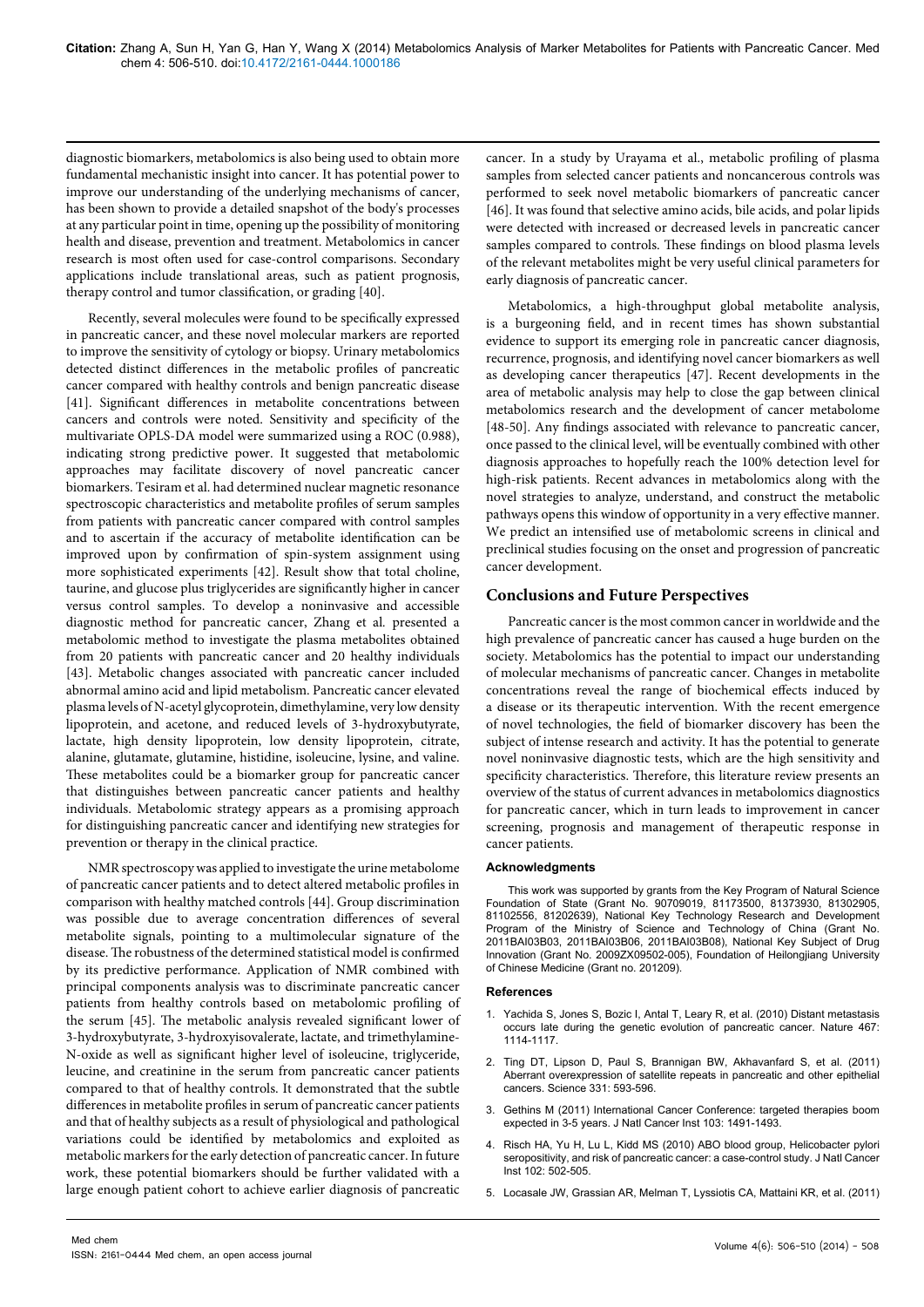[Phosphoglycerate dehydrogenase diverts glycolytic flux and contributes to](http://www.ncbi.nlm.nih.gov/pubmed/21804546) [oncogenesis. Nat Genet 43: 869-874.](http://www.ncbi.nlm.nih.gov/pubmed/21804546)

- 6. [Cantoria MJ, Boros LG, Meuillet EJ \(2014\) Contextual inhibition of fatty acid](http://www.ncbi.nlm.nih.gov/pubmed/24482631) [synthesis by metformin involves glucose-derived acetyl-CoA and cholesterol in](http://www.ncbi.nlm.nih.gov/pubmed/24482631) [pancreatic tumor cells. Metabolomics 10: 91-104.](http://www.ncbi.nlm.nih.gov/pubmed/24482631)
- 7. [Urayama S, Zou W, Brooks K, Tolstikov V \(2010\) Comprehensive mass](http://www.ncbi.nlm.nih.gov/pubmed/20143319) [spectrometry based metabolic profiling of blood plasma reveals potent](http://www.ncbi.nlm.nih.gov/pubmed/20143319) [discriminatory classifiers of pancreatic cancer. Rapid Commun Mass Spectrom](http://www.ncbi.nlm.nih.gov/pubmed/20143319) [24: 613-620.](http://www.ncbi.nlm.nih.gov/pubmed/20143319)
- 8. [Kinross JM, Drymousis P, Jimenez B, Frilling A \(2013\) Metabonomic profiling: a](http://www.ncbi.nlm.nih.gov/pubmed/24383116) [novel approach in neuroendocrine neoplasias. Surgery 154: 1185-1192.](http://www.ncbi.nlm.nih.gov/pubmed/24383116)
- 9. [Nicholson JK, Lindon JC \(2008\) Systems biology: Metabonomics. Nature 455:](http://www.ncbi.nlm.nih.gov/pubmed/18948945) [1054-1056.](http://www.ncbi.nlm.nih.gov/pubmed/18948945)
- 10. [Gao H, Dong B, Jia J, Zhu H, Diao C, et al. \(2012\) Application of ex vivo \(1\)H](http://www.ncbi.nlm.nih.gov/pubmed/22258851) [NMR metabonomics to the characterization and possible detection of renal cell](http://www.ncbi.nlm.nih.gov/pubmed/22258851) [carcinoma metastases. J Cancer Res Clin Oncol 138: 753-761.](http://www.ncbi.nlm.nih.gov/pubmed/22258851)
- 11. [Weaver Z, Difilippantonio S, Carretero J, Martin PL, El Meskini R, et al. \(2012\)](http://www.ncbi.nlm.nih.gov/pubmed/22969147) [Temporal molecular and biological assessment of an erlotinib-resistant lung](http://www.ncbi.nlm.nih.gov/pubmed/22969147) [adenocarcinoma model reveals markers of tumor progression and treatment](http://www.ncbi.nlm.nih.gov/pubmed/22969147) [response. Cancer Res 72: 5921-5933.](http://www.ncbi.nlm.nih.gov/pubmed/22969147)
- 12. [Zhang A, Sun H, Yan G, Wang P, Han Y, et al. \(2014\) Metabolomics in diagnosis](http://www.ncbi.nlm.nih.gov/pubmed/24333717) [and biomarker discovery of colorectal cancer. Cancer Lett 345: 17-20.](http://www.ncbi.nlm.nih.gov/pubmed/24333717)
- 13. [Wang X, Zhang A, Yan G, Sun W, Han Y, et al. \(2013\) Metabolomics and](http://www.ncbi.nlm.nih.gov/pubmed/23967205) [proteomics annotate therapeutic properties of geniposide: targeting and](http://www.ncbi.nlm.nih.gov/pubmed/23967205) [regulating multiple perturbed pathways. PLoS One 8: e71403.](http://www.ncbi.nlm.nih.gov/pubmed/23967205)
- 14. [Ganti S, Taylor SL, Abu Aboud O, Yang J, Evans C, et al. \(2012\) Kidney tumor](http://www.ncbi.nlm.nih.gov/pubmed/22628425) [biomarkers revealed by simultaneous multiple matrix metabolomics analysis.](http://www.ncbi.nlm.nih.gov/pubmed/22628425) [Cancer Res 72: 3471-3479.](http://www.ncbi.nlm.nih.gov/pubmed/22628425)
- 15. [Putluri N, Shojaie A, Vasu VT, Vareed SK, Nalluri S, et al. \(2011\) Metabolomic](http://www.ncbi.nlm.nih.gov/pubmed/21990318) [profiling reveals potential markers and bioprocesses altered in bladder cancer](http://www.ncbi.nlm.nih.gov/pubmed/21990318) [progression. Cancer Res 71: 7376-7386.](http://www.ncbi.nlm.nih.gov/pubmed/21990318)
- 16. [Gomez-Santos L, Luka Z, Wagner C, Fernandez-Alvarez S, Lu SC, et al.](http://www.ncbi.nlm.nih.gov/pubmed/22392635) [\(2012\) Inhibition of natural killer cells protects the liver against acute injury in](http://www.ncbi.nlm.nih.gov/pubmed/22392635) [the absence of glycine N-methyltransferase. Hepatology 56: 747-759](http://www.ncbi.nlm.nih.gov/pubmed/22392635).
- 17. [Zhang A, Sun H, Han Y, Yan G, Wang X \(2013\) Urinary metabolic biomarker](http://www.ncbi.nlm.nih.gov/pubmed/23696887) [and pathway study of hepatitis B virus infected patients based on UPLC-MS](http://www.ncbi.nlm.nih.gov/pubmed/23696887) [system. PLoS One 8: e64381.](http://www.ncbi.nlm.nih.gov/pubmed/23696887)
- 18. [Holmes E, Loo RL, Stamler J, Bictash M, Yap IK, et al. \(2008\) Human metabolic](http://www.ncbi.nlm.nih.gov/pubmed/18425110) [phenotype diversity and its association with diet and blood pressure. Nature](http://www.ncbi.nlm.nih.gov/pubmed/18425110) [453: 396-400.](http://www.ncbi.nlm.nih.gov/pubmed/18425110)
- 19. [Zhang A, Sun H, Han Y, Yuan Y, Wang P, et al. \(2012\) Exploratory urinary](http://www.ncbi.nlm.nih.gov/pubmed/22852134) [metabolic biomarkers and pathways using UPLC-Q-TOF-HDMS coupled with](http://www.ncbi.nlm.nih.gov/pubmed/22852134) [pattern recognition approach. Analyst 137: 4200-4208.](http://www.ncbi.nlm.nih.gov/pubmed/22852134)
- 20. [Zhang A, Sun H, Yan G, Han Y, Ye Y, et al. \(2013\) Urinary metabolic](http://www.ncbi.nlm.nih.gov/pubmed/23313056) [profiling identifies a key role for glycocholic acid in human liver cancer by](http://www.ncbi.nlm.nih.gov/pubmed/23313056) [ultra-performance liquid-chromatography coupled with high-definition mass](http://www.ncbi.nlm.nih.gov/pubmed/23313056) [spectrometry. Clin Chim Acta 418: 86-90.](http://www.ncbi.nlm.nih.gov/pubmed/23313056)
- 21. [Wang X, Zhang A, Sun H \(2013\) Power of metabolomics in diagnosis and](http://www.ncbi.nlm.nih.gov/pubmed/23150189) [biomarker discovery of hepatocellular carcinoma. Hepatology 57: 2072-2077.](http://www.ncbi.nlm.nih.gov/pubmed/23150189)
- 22. [Han S, Jin G, Wang L, Li M, He C, et al. \(2014\) The role of PAM4 in the](http://www.ncbi.nlm.nih.gov/pubmed/24818166) [management of pancreatic cancer: diagnosis, radioimmunodetection, and](http://www.ncbi.nlm.nih.gov/pubmed/24818166) [radioimmunotherapy. J Immunol Res 2014: 268479.](http://www.ncbi.nlm.nih.gov/pubmed/24818166)
- 23. [Zoller M \(2013\) Pancreatic cancer diagnosis by free and exosomalmiRNA.](http://www.ncbi.nlm.nih.gov/pubmed/24340225) [World J GastrointestPathophysiol 4: 74-90.](http://www.ncbi.nlm.nih.gov/pubmed/24340225)
- 24. [Strobel O, Buchler MW \(2013\) Pancreatic cancer: FDG-PET is not useful in](http://www.ncbi.nlm.nih.gov/pubmed/23478386) [early pancreatic cancer diagnosis. Nat Rev Gastroenterol Hepatol 10: 203-205.](http://www.ncbi.nlm.nih.gov/pubmed/23478386)
- 25. [Herreros-Villanueva M,Gironella M, Castells A, Bujanda L \(2013\) Molecular](http://www.ncbi.nlm.nih.gov/pubmed/23305796) [markers in pancreatic cancer diagnosis. Clin Chim Acta 418: 22-29.](http://www.ncbi.nlm.nih.gov/pubmed/23305796)
- 26. [Zhang A, Sun H, Wang P, Han Y, Wang X \(2012\) Recent and potential](http://www.ncbi.nlm.nih.gov/pubmed/22079244) [developments of biofluid analyses in metabolomics. J Proteomics 75: 1079-](http://www.ncbi.nlm.nih.gov/pubmed/22079244) [1088.](http://www.ncbi.nlm.nih.gov/pubmed/22079244)
- 27. [Wang X, Zhang A, Han Y, Wang P, Sun H, et al. \(2012\) Urine metabolomics](http://www.ncbi.nlm.nih.gov/pubmed/22505723) [analysis for biomarker discovery and detection of jaundice syndrome in patients](http://www.ncbi.nlm.nih.gov/pubmed/22505723) [with liver disease. Mol Cell Proteomics 11: 370-380.](http://www.ncbi.nlm.nih.gov/pubmed/22505723)
- 28. [Wang X, Yang B, Sun H, Zhang A \(2012\) Pattern recognition approaches and](http://www.ncbi.nlm.nih.gov/pubmed/22132738)  [computational systems tools for ultra performance liquid chromatography](http://www.ncbi.nlm.nih.gov/pubmed/22132738)[mass spectrometry-based comprehensive metabolomic profiling and pathways](http://www.ncbi.nlm.nih.gov/pubmed/22132738)  [analysis of biological data sets. Anal Chem 84: 428-439.](http://www.ncbi.nlm.nih.gov/pubmed/22132738)
- 29. [Vermeer LS,Fruhwirth GO, Pandya P, Ng T, Mason AJ \(2012\) NMR](http://www.ncbi.nlm.nih.gov/pubmed/22432781)  metabolomics of MTLn3E breast cancer cells identifies a role for CXCR4 in [lipid and choline regulation. J Proteome Res 11: 2996-3003.](http://www.ncbi.nlm.nih.gov/pubmed/22432781)
- 30. [Zhang A, Sun H, Wang P, Han Y, Wang X \(2012\) Modern analytical techniques](http://www.ncbi.nlm.nih.gov/pubmed/22102985)  [in metabolomics analysis. Analyst 137: 293-300.](http://www.ncbi.nlm.nih.gov/pubmed/22102985)
- 31. [Bailey ST, Shin H, Westerling T, Liu XS, Brown M \(2012\) Estrogen receptor](http://www.ncbi.nlm.nih.gov/pubmed/23077249)  [prevents p53-dependent apoptosis in breast cancer. ProcNatlAcad Sci U S A](http://www.ncbi.nlm.nih.gov/pubmed/23077249)  [109: 18060-18065.](http://www.ncbi.nlm.nih.gov/pubmed/23077249)
- 32. [Klawitter J, Shokati T, Moll V, Christians U, Klawitter J \(2010\) Effects of](http://www.ncbi.nlm.nih.gov/pubmed/20205716)  [lovastatin on breast cancer cells: a proteo-metabonomic study. Breast Cancer](http://www.ncbi.nlm.nih.gov/pubmed/20205716)  [Res 12: R16.](http://www.ncbi.nlm.nih.gov/pubmed/20205716)
- 33. Sitter B, Bathen TF, Singstad TE, Fj Ä sne HE, Lundgren S, et al. (2010) [Quantification of metabolites in breast cancer patients with different clinical](http://www.ncbi.nlm.nih.gov/pubmed/20101607)  [prognosis using HR MAS MR spectroscopy. NMR Biomed 23: 424-431.](http://www.ncbi.nlm.nih.gov/pubmed/20101607)
- 34. [Kleiner M, Wentrup C, Lott C, Teeling H, Wetzel S, et al. \(2012\) Metaproteomics](http://www.ncbi.nlm.nih.gov/pubmed/22517752)  [of a gutless marine worm and its symbiotic microbial community reveal](http://www.ncbi.nlm.nih.gov/pubmed/22517752)  [unusual pathways for carbon and energy use.ProcNatlAcad Sci U S A109:](http://www.ncbi.nlm.nih.gov/pubmed/22517752)  [E1173-E1182.](http://www.ncbi.nlm.nih.gov/pubmed/22517752)
- 35. [Rivas-Ubach A,Sardans J, Perez-Trujillo M, Estiarte M, Penuelas J \(2012\)](http://www.ncbi.nlm.nih.gov/pubmed/22371578)  [Strong relationship between elemental stoichiometry and metabolome in](http://www.ncbi.nlm.nih.gov/pubmed/22371578)  [plants. Proc Natl Acad Sci U S A 109: 4181-4186.](http://www.ncbi.nlm.nih.gov/pubmed/22371578)
- 36. [Wu R, Wu Z, Wang X, Yang P, Yu D, et al. \(2012\) Metabolomic analysis reveals](http://www.ncbi.nlm.nih.gov/pubmed/22328148)  [that carnitines are key regulatory metabolites in phase transition of the locusts.](http://www.ncbi.nlm.nih.gov/pubmed/22328148)  [Proc Natl Acad Sci U S A 109: 3259-3263.](http://www.ncbi.nlm.nih.gov/pubmed/22328148)
- 37. [Finley LW, Lee J, Souza A, Desquiret-Dumas V, Bullock K, et al. \(2012\)](http://www.ncbi.nlm.nih.gov/pubmed/22308395)  [Skeletal muscle transcriptional coactivator PGC-1a mediates mitochondrial,](http://www.ncbi.nlm.nih.gov/pubmed/22308395)  [but not metabolic, changes during calorie restriction. Proc Natl Acad Sci U S](http://www.ncbi.nlm.nih.gov/pubmed/22308395)  [A 109: 2931-2936.](http://www.ncbi.nlm.nih.gov/pubmed/22308395)
- 38. [Mintz-Oron S, Meir S, Malitsky S, Ruppin E, Aharoni A, et al. \(2012\)](http://www.ncbi.nlm.nih.gov/pubmed/22184215)  [Reconstruction of Arabidopsis metabolic network models accounting for](http://www.ncbi.nlm.nih.gov/pubmed/22184215)  [subcellular compartmentalization and tissue-specificity. Proc Natl Acad Sci U](http://www.ncbi.nlm.nih.gov/pubmed/22184215)  [S A 109: 339-344.](http://www.ncbi.nlm.nih.gov/pubmed/22184215)
- 39. [Lange BM, Mahmoud SS, Wildung MR, Turner GW, Davis EM, et al. \(2011\)](http://www.ncbi.nlm.nih.gov/pubmed/21963983)  [Improving peppermint essential oil yield and composition by metabolic](http://www.ncbi.nlm.nih.gov/pubmed/21963983)  [engineering. Proc Natl Acad Sci U S A 108: 16944-16949.](http://www.ncbi.nlm.nih.gov/pubmed/21963983)
- 40. [Ward JL, Baker JM, Llewellyn AM, Hawkins ND, Beale MH \(2011\) Metabolomic](http://www.ncbi.nlm.nih.gov/pubmed/21670294)  [analysis of Arabidopsis reveals hemiterpenoid glycosides as products of](http://www.ncbi.nlm.nih.gov/pubmed/21670294)  [a nitrate ion-regulated, carbon flux overflow. Proc Natl Acad Sci U S A 108:](http://www.ncbi.nlm.nih.gov/pubmed/21670294)  [10762-10767.](http://www.ncbi.nlm.nih.gov/pubmed/21670294)
- 41. [Davis VW, Schiller DE, Eurich D, Bathe OF, Sawyer MB \(2013\) Pancreatic](http://www.ncbi.nlm.nih.gov/pubmed/23096698)  [ductal adenocarcinoma is associated with a distinct urinary metabolomic](http://www.ncbi.nlm.nih.gov/pubmed/23096698)  [signature. Ann Surg Oncol 20 Suppl 3: S415-423.](http://www.ncbi.nlm.nih.gov/pubmed/23096698)
- 42. [Tesiram YA, Lerner M, Stewart C, Njoku C, Brackett DJ \(2012\) Utility of nuclear](http://www.ncbi.nlm.nih.gov/pubmed/22422139)  [magnetic resonance spectroscopy for pancreatic cancer studies. Pancreas 41:](http://www.ncbi.nlm.nih.gov/pubmed/22422139)  [474-480.](http://www.ncbi.nlm.nih.gov/pubmed/22422139)
- 43. [Zhang L, Jin H, Guo X, Yang Z, Zhao L, et al. \(2012\) Distinguishing pancreatic](http://www.ncbi.nlm.nih.gov/pubmed/22613268)  [cancer from chronic pancreatitis and healthy individuals by \(1\)H nuclear](http://www.ncbi.nlm.nih.gov/pubmed/22613268)  [magnetic resonance-based metabonomic profiles. Clin Biochem 45: 1064-](http://www.ncbi.nlm.nih.gov/pubmed/22613268) [1069.](http://www.ncbi.nlm.nih.gov/pubmed/22613268)
- 44. [Napoli C, Sperandio N, Lawlor RT, Scarpa A, Molinari H, et al. \(2012\) Urine](http://www.ncbi.nlm.nih.gov/pubmed/22066465)  [metabolic signature of pancreatic ductal adenocarcinoma by \(1\)h nuclear](http://www.ncbi.nlm.nih.gov/pubmed/22066465)  [magnetic resonance: identification, mapping, and evolution. J Proteome Res](http://www.ncbi.nlm.nih.gov/pubmed/22066465)  [11: 1274-1283.](http://www.ncbi.nlm.nih.gov/pubmed/22066465)
- 45. [OuYang D, Xu J, Huang H, Chen Z \(2011\) Metabolomic profiling of serum from](http://www.ncbi.nlm.nih.gov/pubmed/21505807)  [human pancreatic cancer patients using 1H NMR spectroscopy and principal](http://www.ncbi.nlm.nih.gov/pubmed/21505807)  [component analysis. Appl Biochem Biotechnol 165: 148-154.](http://www.ncbi.nlm.nih.gov/pubmed/21505807)
- 46. [Urayama S, Zou W, Brooks K, Tolstikov V \(2010\) Comprehensive mass](http://www.ncbi.nlm.nih.gov/pubmed/20143319)  [spectrometry based metabolic profiling of blood plasma reveals potent](http://www.ncbi.nlm.nih.gov/pubmed/20143319)  [discriminatory classifiers of pancreatic cancer. Rapid Commun Mass Spectrom](http://www.ncbi.nlm.nih.gov/pubmed/20143319)  [24: 613-620.](http://www.ncbi.nlm.nih.gov/pubmed/20143319)
- 47. [Denkert C, Budczies J, Kind T, Weichert W, Tablack P, et al. \(2006\) Mass](http://www.ncbi.nlm.nih.gov/pubmed/17108116)  [spectrometry-based metabolic profiling reveals different metabolite patterns in](http://www.ncbi.nlm.nih.gov/pubmed/17108116)